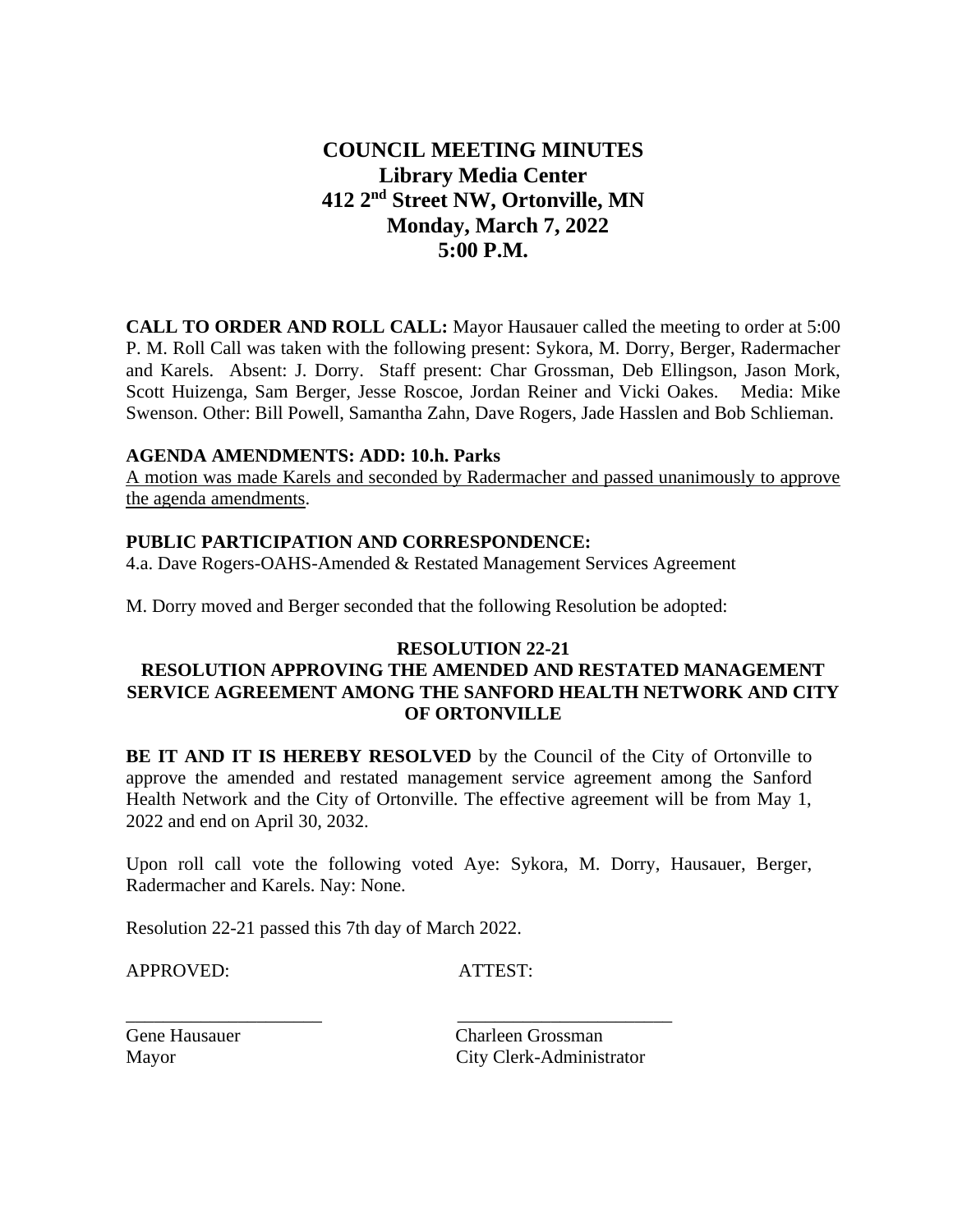4.b. Jade Hasslen-Hasslen's Construction Jade gave a report on the progress of the Public Safety Building.

4.c. Bob Schlieman-2022 Utility & Street Improvement Project 4.c.1. Resolution Ordering Improvement and Preparation of Plans

M. Dorry moved and Radermacher seconded that the following Resolution be adopted:

# **RESOLUTION 22-22 RESOLUTION ORDERING IMPROVEMENT AND PREPARATION OF PLANS FOR 2022 UTILITY AND STREET IMPROVEMENTS**

WHEREAS, a report has been prepared by Apex Engineering Group, Inc. with reference to the improvement of the following areas:

- Roy Street from Otto Avenue to Eastvold Avenue
- Eastvold Avenue from Roy Street to Cliff Street
- Stephens Avenue from Cliff Street to Minnesota Street
- Minnesota Street from Monroe Avenue to Jackson Avenue
- 5<sup>th</sup> Street from Monroe Avenue to Lincoln Avenue
- 4<sup>th</sup> Street from Monroe Avenue to Lincoln Avenue
- Jackson Avenue from  $2<sup>nd</sup>$  Street to Minnesota Street
- Lincoln Avenue from  $2<sup>nd</sup>$  Street to  $5<sup>th</sup>$  Street

by making improvements to the sanitary sewer collection system, water distribution system, storm sewer collection system, street, curb and gutter, sidewalk, retaining walls, and adjoining driveways, and this report was received by the council on March 7, 2022 and

WHEREAS, the report provides information regarding whether the proposed project is necessary, cost-effective, and feasible.

NOW THEREFORE, BE IT RESOLVED BY THE CITY COUNCIL OF ORTONVILLE, MINNESOTA:

Apex Engineering Group, Inc. is hereby designated as the engineer for this improvement. The engineer shall prepare plans and specifications for the making of such improvement.

Upon roll call the following voted Aye: Sykora, M. Dorry, Hausauer, Berger, Radermacher and Karels. Nay: None

Resolution 22-22 passed this  $7<sup>th</sup>$  of March 2022.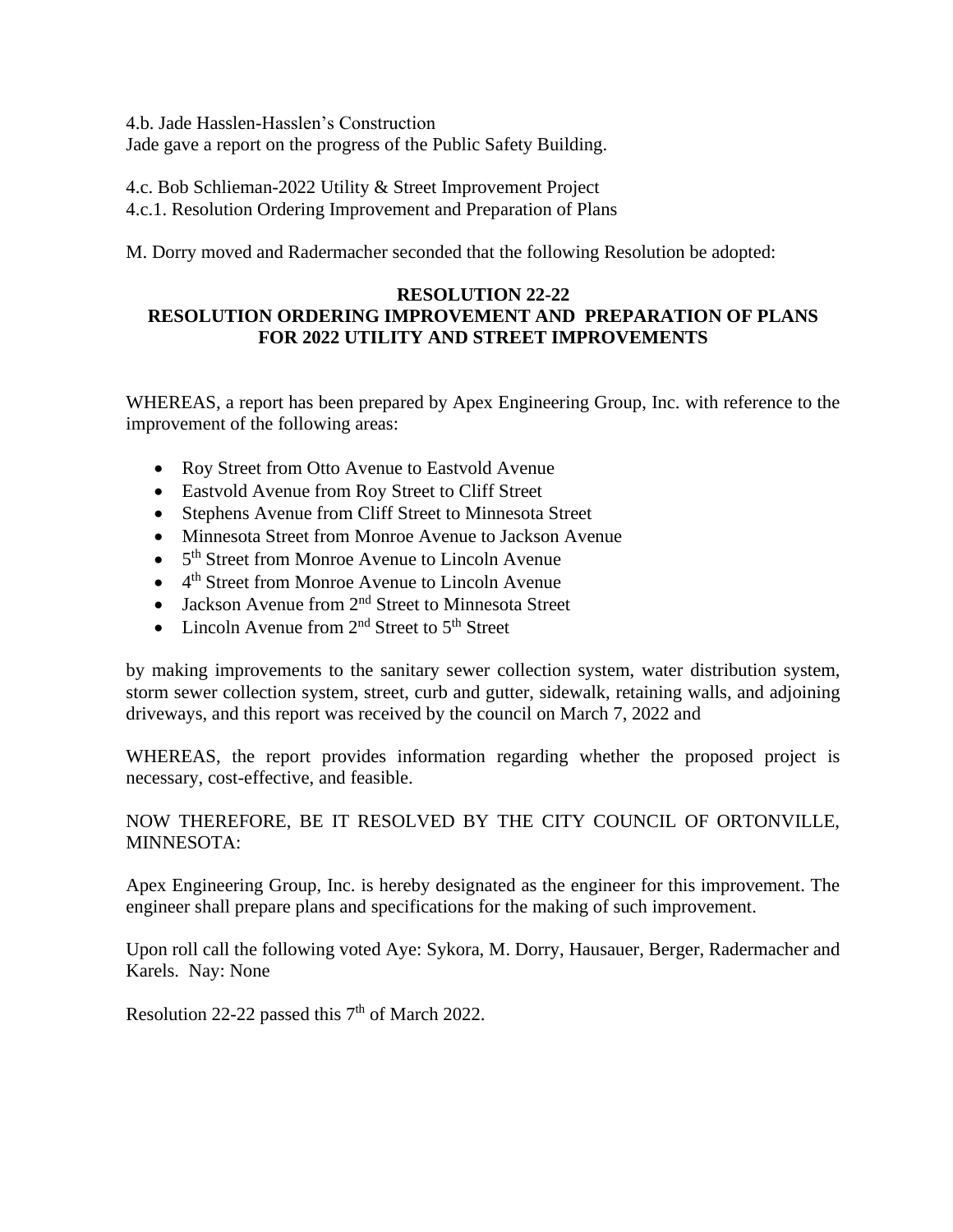### APPROVED: ATTEST:

Gene Hausauer Charleen Grossman Mayor City Clerk Administrator

4.c.2. Resolution Approving Plans and Specifications & Ordering for Bids

Berger moved and Sykora seconded that the following Resolution be adopted:

# **RESOLUTION 22-23 CITY OF ORTONVILLE, MINNESOTA RESOLUTION APPROVING PLANS AND SPECIFICATIONS AND ORDERING ADVERTISEMENT FOR BIDS FOR 2022 UTILITY AND STREET IMPROVEMENTS**

\_\_\_\_\_\_\_\_\_\_\_\_\_\_\_\_\_\_\_\_\_\_\_\_\_\_\_\_\_\_\_\_\_\_\_\_ \_\_\_\_\_\_\_\_\_\_\_\_\_\_\_\_\_\_\_\_\_\_\_\_\_\_

WHEREAS, pursuant to a resolution passed by the council, Apex Engineering Group, Inc. has prepared plans and specifications for Improvements to the following areas:

- Roy Street from Otto Avenue to Eastvold Avenue
- Eastvold Avenue from Roy Street to Cliff Street
- Stephens Avenue from Cliff Street to Minnesota Street
- Minnesota Street from Monroe Avenue to Jackson Avenue
- 5<sup>th</sup> Street from Monroe Avenue to Lincoln Avenue
- 4<sup>th</sup> Street from Monroe Avenue to Lincoln Avenue
- Jackson Avenue from  $2<sup>nd</sup>$  Street to Minnesota Street
- Lincoln Avenue from  $2<sup>nd</sup>$  Street to  $5<sup>th</sup>$  Street

by making improvements to the sanitary sewer collection system, water distribution system, storm sewer collection system, street, curb and gutter, sidewalk, retaining walls, and adjoining driveways and has presented such plans and specifications to the council for approval;

# NOW THEREFORE, BE IT RESOLVED BY THE CITY COUNCIL OF ORTONVILLE, MINNESOTA:

1. Such plans and specifications, a copy of which is attached hereto and made a part hereof, are hereby approved.

2. The city clerk shall prepare and cause to be inserted in the official paper an advertisement for bids upon the making of such improvement under such approved plans and specifications. The advertisement shall be published for at least 3 weeks, shall specify the work to be done, shall state that bids will be received by the clerk until 2 p.m. on Wednesday, April 13, 2022, at which time they will be publicly opened in the council chambers of the city hall by the city clerk and engineer, will then be tabulated, and will be considered by the council at 5 p.m. on Monday, April 18, 2022, in the council chambers at the library media center. Any bidder whose responsibility is questioned during consideration of the bid will be given an opportunity to address the council on the issue of responsibility. No bids will be considered unless sealed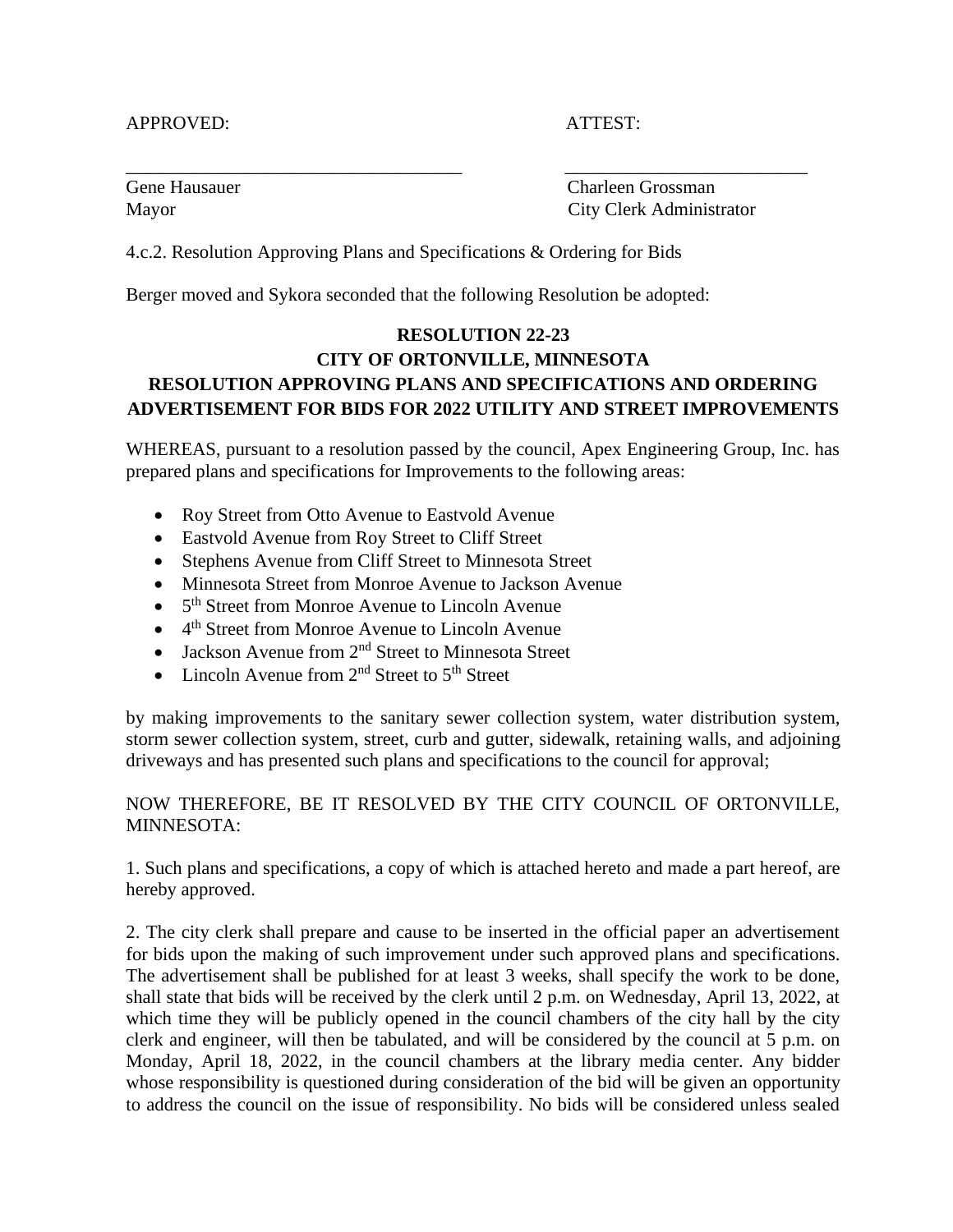and filed with the clerk and accompanied by a cash deposit, cashier's check, bid bond or certified check payable to the clerk for five (5) percent of the amount of such bid.

Upon roll call vote the following voted Aye: Sykora, M. Dorry, Hausauer, Berger, Radermacher and Karels and the following voted Nay: None.

Resolution 22-23 passed this 7th day of March 2022.

APPROVED: ATTEST:

Gene Hausauer Charleen Grossman Mayor City Clerk-Administrator

4.c.3. Resolution of Application-Drinking Water Revolving Fund

\_\_\_\_\_\_\_\_\_\_\_\_\_\_\_\_\_\_\_\_\_\_ \_\_\_\_\_\_\_\_\_\_\_\_\_\_\_\_\_\_\_\_\_\_

Radermacher moved and Karels seconded that the following Resolution be adopted:

# **RESOLUTION 22-24 MINNESOTA PUBLIC FACILITIES AUTHORITY DRINKING WATER REVOLVING FUND LOAN APPLICATION FOR 2022 UTILITY AND STREET IMPROVEMENTS CITY OF ORTONVILLE, MINNESOTA**

BE IT RESOLVED that the City of Ortonville, Minnesota is hereby applying to the Minnesota Public Facilities Authority for a loan from the Drinking Water Revolving Fund for improvements to its drinking water system by making improvements to the City's water distribution system as described in the loan application.

BE IT FURTHER RESOLVED that the City of Ortonville estimates the loan amount to be \$5,006,007 or the as-bid cost of the project.

BE IT FURTHER RESOLVED that the City of Ortonville has the legal authority to apply for the loan, and the financial, technical, and managerial capacity to repay the loan and ensure proper construction, operation and maintenance of the project for its design life.

BE IT FURTHER RESOLVED that the City of Ortonville hereby expresses its official intent to use proceeds of this loan to reimburse construction expenditures made prior to the issuance of its general obligation bond to the Public Facilities Authority.

Upon roll call the following voted Aye: Sykora, M. Dorry, Hausauer, Berger, Radermacher and Karels. Nay: None.

Resolution 22-24 passed this  $7<sup>TH</sup>$  day of March 2022.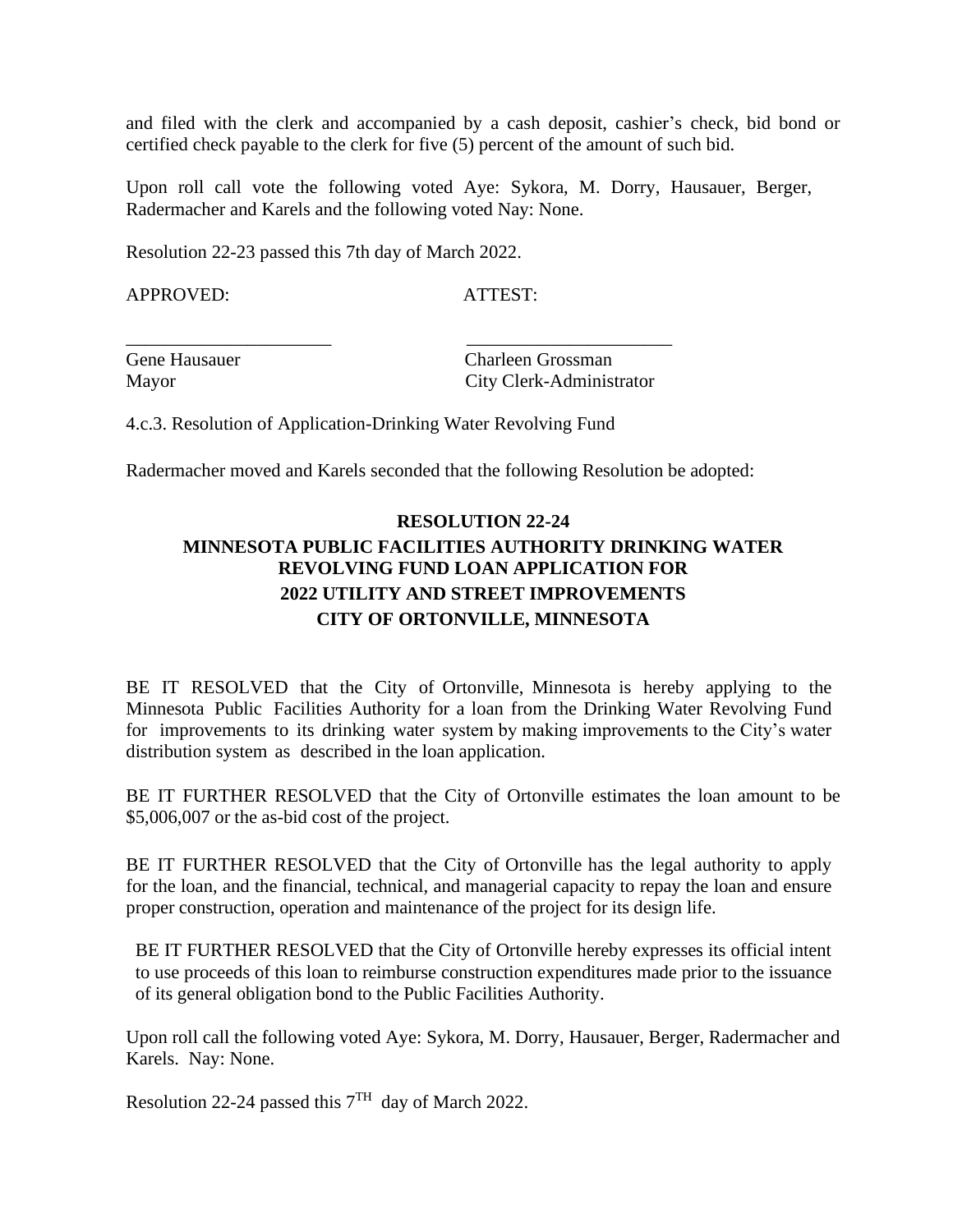### APPROVED: ATTEST:

Gene Hausauer Charleen Grossman Mayor City Clerk/Administrator

4.c.4. Resolution of Application-Clean Water Revolving Fund

Karels moved and M. Dorry seconded that the following Resolution be adopted:

# **RESOLUTION 22-25 MINNESOTA PUBLIC FACILITIES AUTHORITY CLEAN WATER REVOLVING FUND LOAN APPLICATION FOR 2022 UTILITY AND STREET IMPROVEMENTS CITY OF ORTONVILLE, MINNESOTA**

BE IT RESOLVED that the City of Ortonville, Minnesota is hereby applying to the Minnesota Public Facilities Authority for a loan from the Clean Water Revolving Fund for improvements to its sanitary sewer system by making improvements to the City's wastewater system by improvements to the City's wastewater collection system as described in the loan application.

BE IT FURTHER RESOLVED that the City of Ortonville estimates the loan amount to be \$3,371,300 or the as-bid cost of the project.

BE IT FURTHER RESOLVED that the City of Ortonville has the legal authority to apply for the loan, and the financial, technical, and managerial capacity to repay the loan and ensure proper construction, operation and maintenance of the project for its design life.

BE IT FURTHER RESOLVED that the City of Ortonville hereby expresses its official intent to use proceeds of this loan to reimburse construction expenditures made prior to the issuance of its general obligation bond to the Public Facilities Authority.

Upon roll call the following voted Aye: Sykora, M. Dorry, Hausauer, Berger, Radermacher and Karels. Nay: None

Resolution 22-25 passed this  $7<sup>th</sup>$  day of March 2022.

APPROVED: ATTEST:

Gene Hausauer Charleen Grossman Mayor City Clerk/Administrator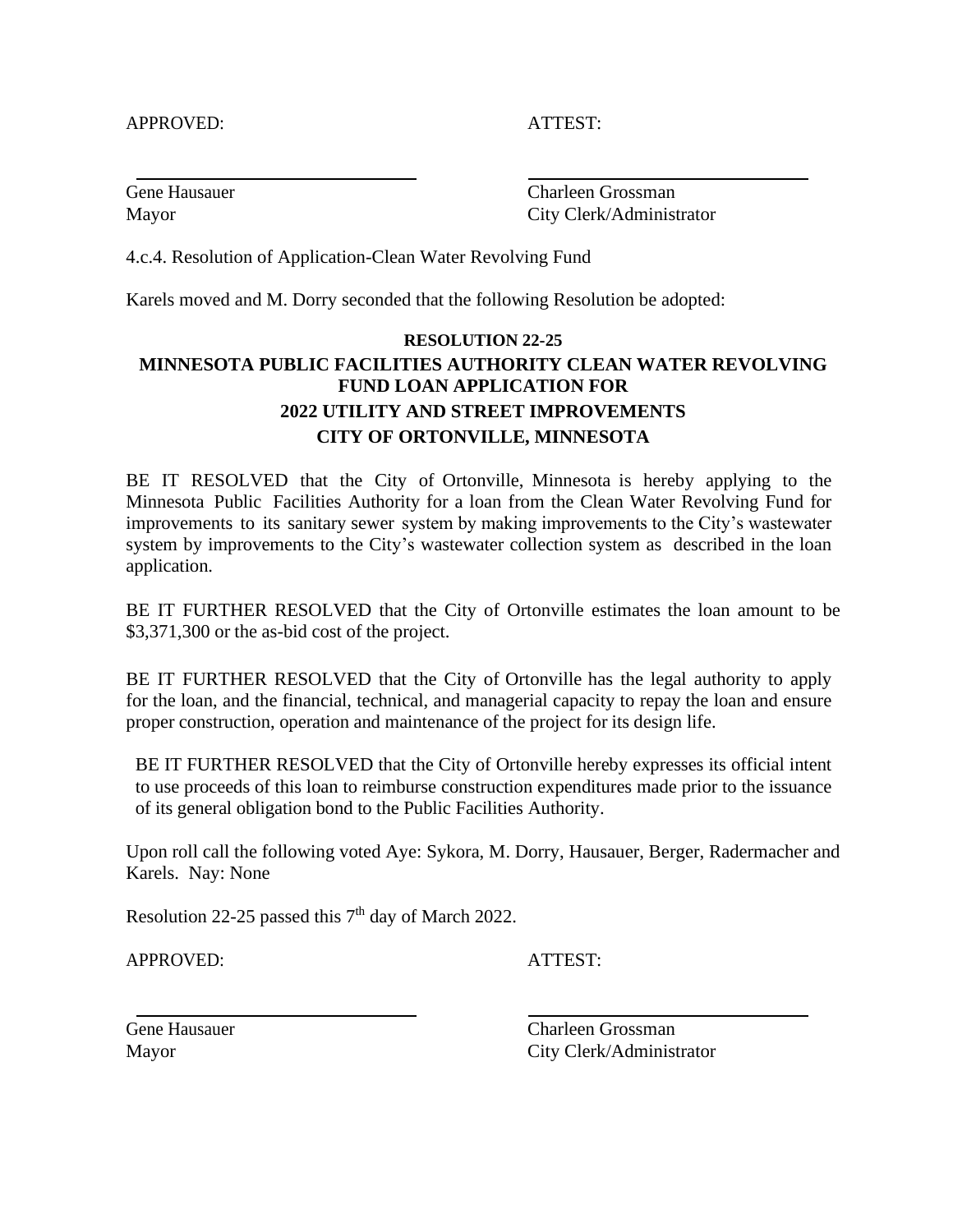## **CONSENT AGENDA:**

Mayor Hausauer asked if there were any additions, corrections, or deletions to be made to the Consent Agenda: A motion was made by Berger and seconded by Karels and passed unanimously to approve the Consent Agenda as presented.

## **APPROVAL OF MINUTES:**

6.a.\*Approve Minutes Regular Council Meeting 2/7/22 & 2/22/22 A motion was made by Berger and seconded by Karels and passed to approve the council minutes of 2/7/22 and 2/22/22.

# **PUBLIC HEARINGS:**

7.a.

# **ACCEPTANCE OF BOARD AND COMMITTEE MINUTES AND, WHERE NECESSARY, COUNCIL ACTION ON THEIR RECOMMENDATIONS:**

8.a.\*Personnel Meeting Minutes 2/9/22

8.b.\*Planning & Zoning Meeting Minutes 3/1/22

8.b.1.Recommendation for changes from Limited Industry to Highway Business of property north of Maple Ave.

A motion was made by Radermacher and seconded by Berger and passed to approve the changes from Limited Industry to Highway Business of property north of Maple Ave.

### **STAFF REPORTS:**

9.a.

### **NEW BUSINESS:**

10.a.\*Letter of Resignation-Alex Goergen

10.b.\*Golf Fee Schedule-Change of Membership Fees & Cart Sheds

10.c.\*Resolution Approving Appointed Officials, Commissions, & Boards

Berger moved and Karels seconded that the following Resolution be adopted:

### **RESOLUTION 22-26 RESOLUTION APPROVING APPOINTED OFFICIALS, COMMISSIONS & BOARDS**

BE IT AND IT IS HEREBY RESOLVED by the Council of the City of Ortonville that the following 2022 Appointments be adopted: SEE ATTACHED.

Upon roll call vote the following voted Aye: Sykora, M. Dorry, Hausauer, Berger, Radermacher and Karels. Nay: None.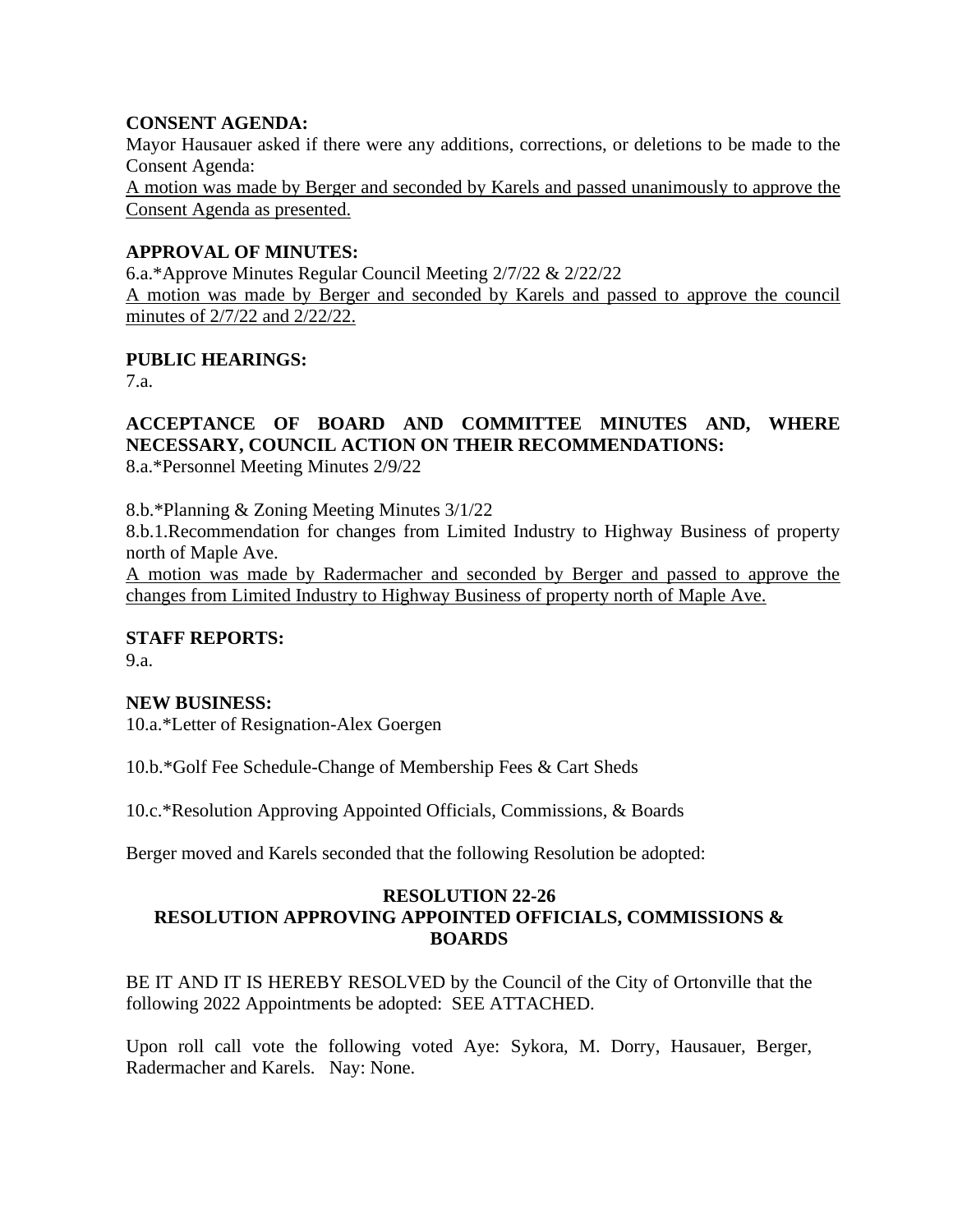Resolution 22-26 passed this 7th day of March 2022.

APPROVED: ATTEST:

\_\_\_\_\_\_\_\_\_\_\_\_\_\_\_\_\_\_\_\_\_ \_\_\_\_\_\_\_\_\_\_\_\_\_\_\_\_\_\_\_\_\_\_\_

Gene Hausauer Charleen Grossman Mayor Clerk-Administrator

10.d.\*VFW-Temporary Liquor License-April1st

10.e.\*VFW-Temporary Liquor License-May 21st

10.f.\*Midcontinent Agreement-Internet Service for Water Plant

Berger moved and Karels seconded that the following Resolution be adopted:

### **RESOLUTION 22-27 RESOLUTION APPROVING MIDCONTINENT AGREEMENT FOR INTERNET SERVICE AT THE WATER PLANT**

BE IT AND IT IS HEREBY RESOLVED by the Council of the City of Ortonville to approve the renewal agreement with Midcontinent for internet service at the water plant.

Upon roll call vote the following voted Aye: Sykora, M. Dorry, Hausauer, Berger, Radermacher and Karels and the following voted Nay: None.

Resolution 22-27 passed this  $7<sup>th</sup>$  day of March 2022.

APPROVE: ATTEST:

\_\_\_\_\_\_\_\_\_\_\_\_\_\_\_\_\_\_\_\_\_\_ \_\_\_\_\_\_\_\_\_\_\_\_\_\_\_\_\_\_\_\_\_\_

Gene Hausauer Charleen Grossman Mayor City Clerk Administrator

10.g.\*Resolution to Approve the Establishing Precincts

Berger moved and Karels seconded that the following Resolution be adopted:

### **RESOLUTION 22-28 RESOLUTION ESTABLISHING PRECINCTS AND POLLING PLACES**

WHEREAS, the legislature of the State of Minnesota has been redistricted; and

WHEREAS, Minnesota Statute section 204B.14, subd. 3 (d) requires that precinct boundaries must be reestablished within 60 days of when the legislature has been redistricted or at least 19 weeks before the state primary election, whichever comes first;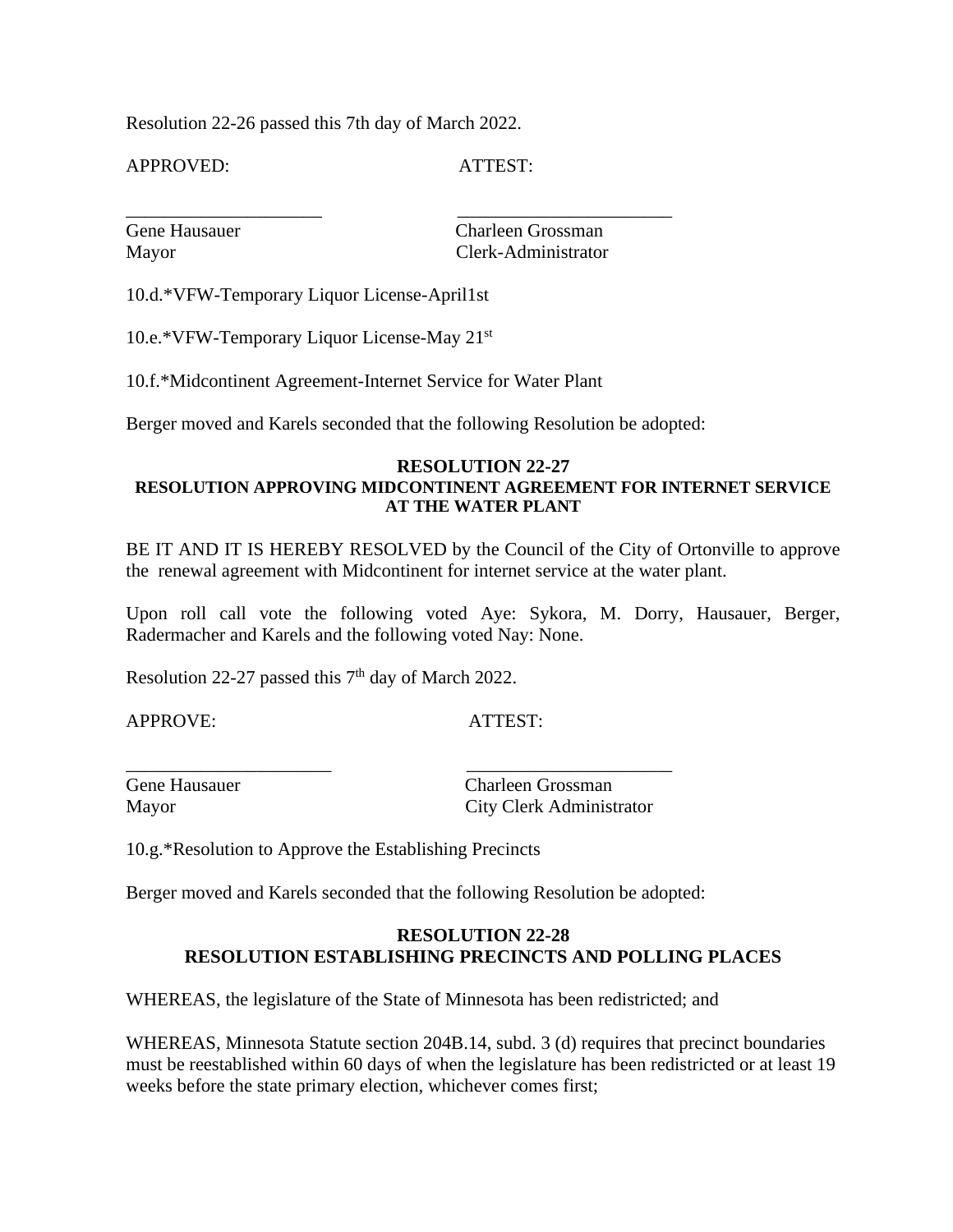NOW, THEREFORE BE IT RESOLVED that the City Council of the City of Ortonville, County of Big Stone, State of Minnesota hereby establishes the boundaries of the voting precincts and polling places as follows:

## **Precinct 1 (Armory Building, 309 Madison Avenue)**

That part of the city lying east of Lake Shore Drive and 1<sup>st</sup> St NW, south of the Dike Road and west of Minnesota Street going south at Burdick and Otto Avenue and west of Main Street starting at Hwy 12

## **Precinct 2 (Armory Building, 309 Madison Avenue)**

That part of the city lying east of Minnesota Street and east of Main Street

### **Precinct 3 (Armory Building, 309 Madison Avenue)**

That part of the city lying west of Minnesota Street going north of Otto and Burdick Avenue and the west side from the intersection of Otto Avenue and Highland Hwy to Lake Shore Drive to the Dike Road

The Big Stone County Auditor-Treasurer's Office will serve as the absentee voting location at 20 2nd Street SE, Ortonville, MN.

Attached to this resolution, for illustrative purposes, is a map showing said precincts and the location of each polling place.

Upon roll call vote the following voted Aye: Sykora, M. Dorry, Hausauer, Berger, Radermacher and Karels. Nay: None.

Resolution 22-28 passed this  $7<sup>th</sup>$  day of March 2022.

APPROVED: ATTEST:

Gene Hausauer Charleen Grossman Mayor City Clerk Administrator

10.h. Parks-No applications have been received as of yet for the Summer Rec Director. The Park Board would like to advertise again for this position but possibly adding approximate hours to ad.

### **UNFINISHED BUSINESS:**

11.a. 2<sup>nd</sup> Reading of Ordinance 22-01 (Ingersoll)

Berger moved and Sykora seconded that the following Resolution be adopted:

\_\_\_\_\_\_\_\_\_\_\_\_\_\_\_\_\_\_\_\_\_\_\_ \_\_\_\_\_\_\_\_\_\_\_\_\_\_\_\_\_\_\_\_\_\_

# **RESOLUTION 22-29 RESOLUTION APPROVING SECOND READING AND ADOPTION OF ORDINANCE 22-01 AN ORDINANCE VACATING A PORTION OF INGERSOLL STREET**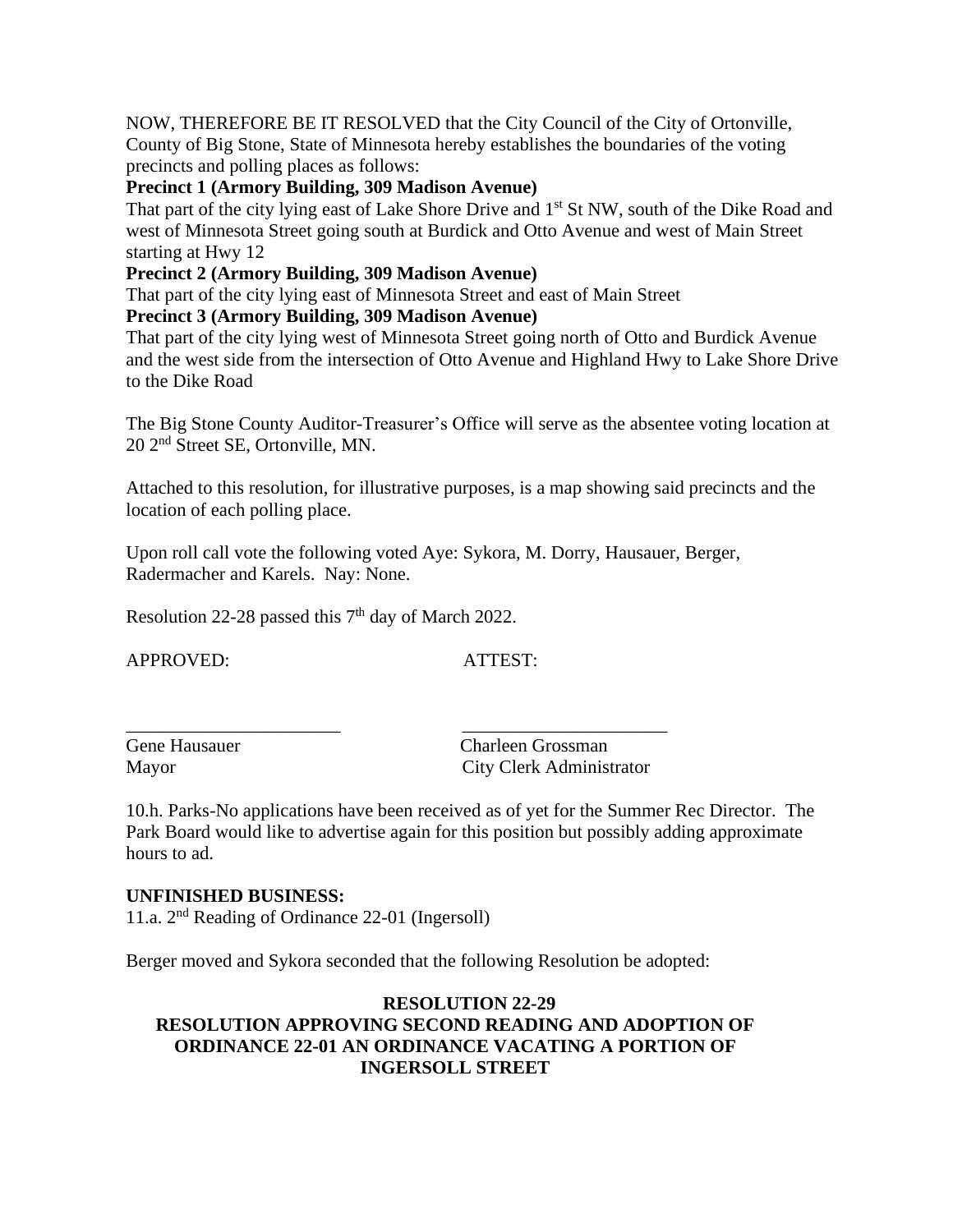The City of Ortonville, Minnesota, concerning the vacation of the portion of the Ingersoll Street right-of way running between Trunk Highway No. 7 to a point approximately 180 feet west of Trunk Highway No. 7, in the City Of Ortonville, Big Stone County, Minnesota.

Upon roll call vote the following voted Aye: Sykora, Hausauer, Berger, Radermacher and Karels. Nay: M. Dorry.

Resolution 22-29 passed this 7th day of March 2022.

APPROVE: ATTEST:

Gene Hausauer Charleen Grossman Mayor Clerk-Administrator

### **CONSIDERATION OF BILLS:**

Approve Expenditures-3/7/22

Sykora moved and Berger seconded that the following Resolution be adopted:

\_\_\_\_\_\_\_\_\_\_\_\_\_\_\_\_\_\_\_\_\_ \_\_\_\_\_\_\_\_\_\_\_\_\_\_\_\_\_\_\_\_\_\_\_\_\_

\_\_\_\_\_\_\_\_\_\_\_\_\_\_\_\_\_\_\_\_\_\_ \_\_\_\_\_\_\_\_\_\_\_\_\_\_\_\_\_\_\_\_\_\_

### **RESOLUTION 22-30 RESOLUTION APPROVING EXPENDITURES OF 3/7/22**

BE IT AND IT IS HEREBY RESOLVED that the expenditures as listed in the Council report and on file at the City Clerk's Office in the amount of \$333,740.67 to be paid.

Upon roll call vote the following voted Aye: Sykora, M. Dorry, Hausauer, Berger, Radermacher and Karels. Nay: None. Abstain:

Resolution 22-30 passed this  $7<sup>th</sup>$  day of March 2022.

APPROVED: ATTEST:

Gene Hausauer Charleen Grossman Mayor City Clerk-Administrator

**NEW ACTIONS:** 12.

**EXECUTIVE SESSION:** 13.